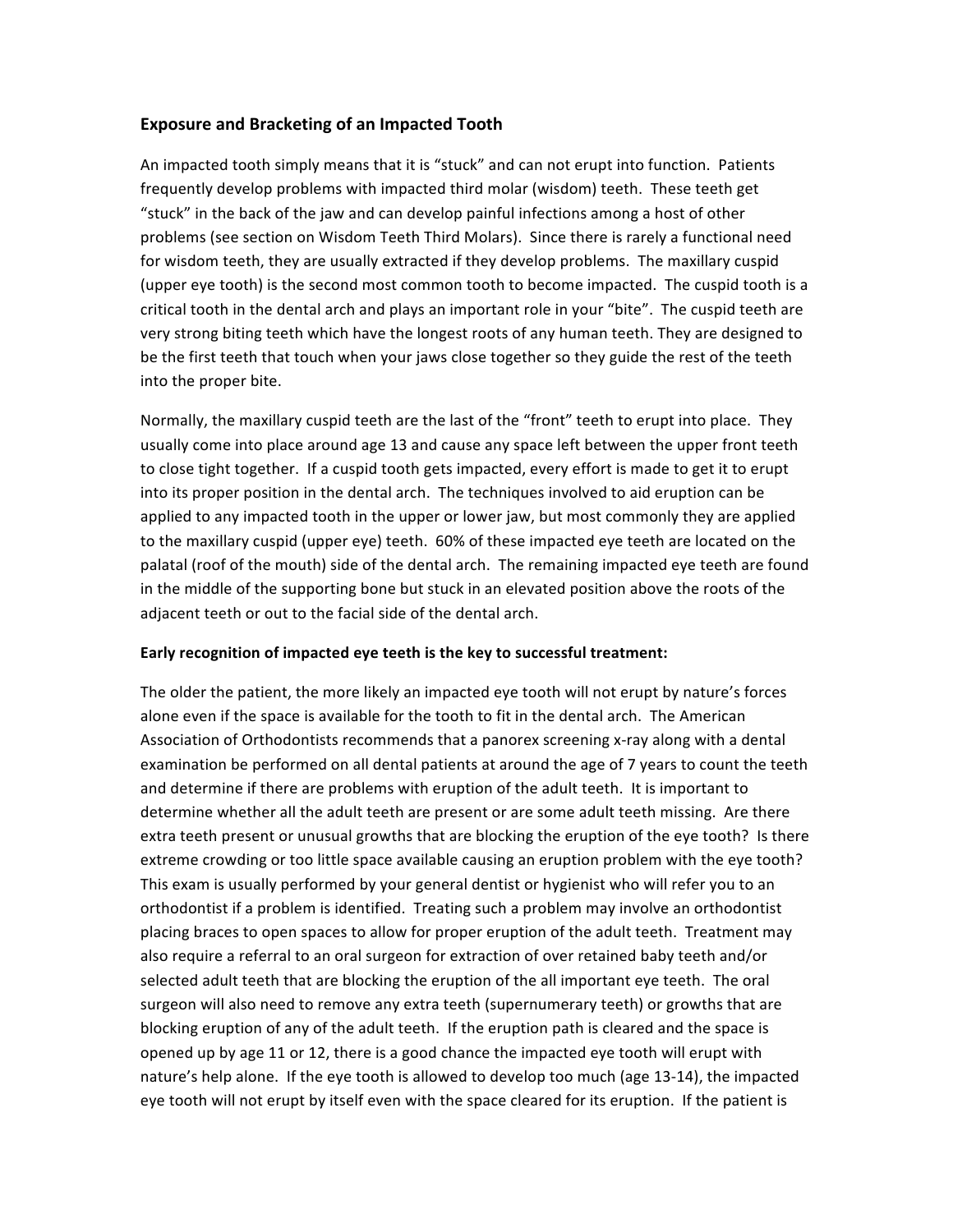too old (over 40), there is a much higher chance the tooth will be fused in position. In these cases the tooth will not budge despite all the efforts of the orthodontist and Dr. Bailey to erupt it into place. Sadly, the only option at this point is to extract the impacted tooth and consider an alternate treatment to replace it in the dental arch (crown on a dental implant or a fixed bridge).

## **What happens if the eye tooth or Canine will not erupt when proper space is available?**

In cases where the eye teeth will not erupt spontaneously, the orthodontist and Dr. Bailey work together to get these unerupted eye teeth to erupt. Each case must be evaluated on an individual basis but treatment will usually involve a combined effort between the orthodontist and the oral surgeon. The most common scenario will call for the orthodontist to place braces on the teeth (at least the upper arch). A space will be opened to provide room for the impacted tooth to be moved into its proper position in the dental arch. If the baby eye tooth has not fallen out already, it is usually left in place until the space for the adult eye tooth is ready. Once the space is ready, the orthodontist will refer the patient to the oral surgeon to have the impacted eye tooth exposed and bracketed.

In a simple surgical procedure performed in the surgeon's office, the gum on top of the impacted tooth will be lifted up to uncover or expose the hidden tooth underneath. If there is a baby tooth present, it will be removed at the same time. Once the tooth is exposed, Dr. Bailey will bond an orthodontic bracket to the exposed tooth. The bracket will have a miniature chain or wire attached to it. Dr. Bailey will guide the chain back to the orthodontic arch wire where it will be temporarily attached. Sometimes the surgeon will leave the exposed impacted tooth completely uncovered by suturing the gum up high above the tooth or making a window in the gum covering the tooth (on selected cases located on the roof of the mouth). Most of the time, the gum will be returned to its original location and sutured back with only the chain remaining visible as it exits a small hole in the gum.

Shortly after surgery (1‐14 days) the patient will return to the orthodontist. A rubber band or spring will be attached to the chain to put a light eruptive pulling force on the impacted tooth. This will begin the process of moving the tooth into its proper place in the dental arch. This is a carefully controlled, slow process that may take up to a full year to complete. Remember, the goal is to erupt the impacted tooth and not to extract it! Once the tooth is moved into the arch in its final position, the gum around it will be evaluated to make sure it is sufficiently strong and healthy to last for a lifetime of chewing and tooth brushing. In some circumstances, especially those where the tooth had to be moved a long distance, there may be some minor "gum surgery" required to add bulk to the gum tissue over the relocated tooth so it remains healthy during normal function. Your dentist or orthodontist will explain this situation to you if it applies to your specific situation.

These basic principals can be adapted to apply to any impacted tooth in the mouth. It is not that uncommon for both of the maxillary cuspids to be impacted. In these cases, the space in the dental arch form will be prepared on both sides at once. When the orthodontist is ready, the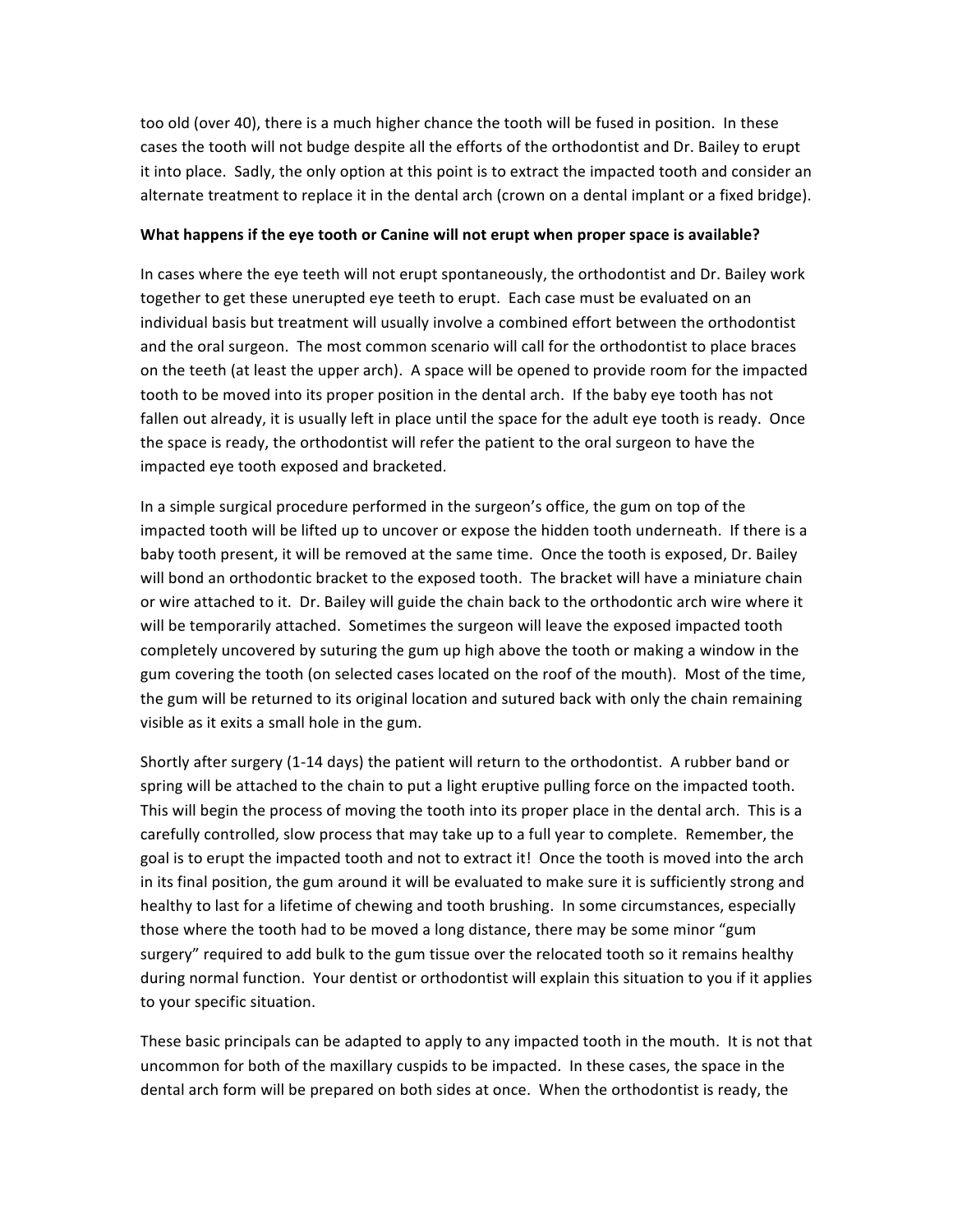surgeon will expose and bracket both teeth in the same visit so the patient only has to heal from surgery once. Because the anterior teeth (incisors and cuspids) and the bicuspid teeth are small and have single roots, they are easier to erupt if they get impacted than the posterior molar teeth. The molar teeth are much bigger teeth and have multiple roots making them more difficult to move. The orthodontic maneuvers needed to manipulate an impacted molar tooth can be more complicated because of their location in the back of the dental arch.

Recent studies have revealed that with early identification of impacted eye teeth (or any other impacted tooth other than wisdom teeth), treatment should be initiated at a younger age. Once the general dentist or hygienist identifies a potential eruption problem, the patient should be referred to the orthodontist for early evaluation. In some cases the patient will be sent to the oral surgeon before braces are even applied to the teeth. As mentioned earlier, the surgeon will be asked to remove over retained baby teeth and/or selected adult teeth. He will also remove any extra teeth or growths that are blocking eruption of the developing adult teeth. Finally, he may be asked to simply expose an impacted eye tooth without attaching a bracket and chain to it. In reality, this is an easier surgical procedure to perform than having to expose and bracket the impacted tooth. This will encourage some eruption to occur before the tooth becomes totally impacted (stuck). By the time the patient is at the proper age for the orthodontist to apply braces to the dental arch, the eye tooth will have erupted enough that the orthodontist can bond a bracket to it and move it into place without needing to force its eruption. In the long run, this saves time for the patient and means less time in braces (always a plus for any patient!).

## **What to expect from surgery to expose and bracket an impacted tooth:**

The surgery to expose and bracket an impacted tooth is a very straight forward surgical procedure that is performed in our office. For most patients, it is performed with using laughing gas and local anesthesia. In selected cases it will be performed under I.V. sedation if the patient desires to be asleep, but this is generally not necessary for this procedure. The procedure is generally scheduled for 75 minutes if one tooth is being exposed and bracketed and an hour and a half if both sides require treatment. If the procedure only requires exposing the tooth with no bracketing, the time required will be shortened. These issues will be discussed in detail at your preoperative consultation with Dr. Bailey.

You can expect a limited amount of bleeding from the surgical sites after surgery. Although there will be some discomfort after surgery at the surgical sites, most patients find Tylenol or Advil to be more than adequate to manage any pain they may have. Within 2‐3 days after surgery there is usually little need for any medication at all. There may be some swelling from holding the lip up to visualize the surgical site; it can be minimized by applying ice packs to the lip for the afternoon after surgery. Bruising is not a common finding at all after these cases. A soft, bland diet is recommended at first, but you may resume your normal diet as soon as you feel comfortable chewing. It is advised that you avoid sharp food items like crackers and chips as they will irritate the surgical site if they jab the wound during initial healing. Dr. Bailey will